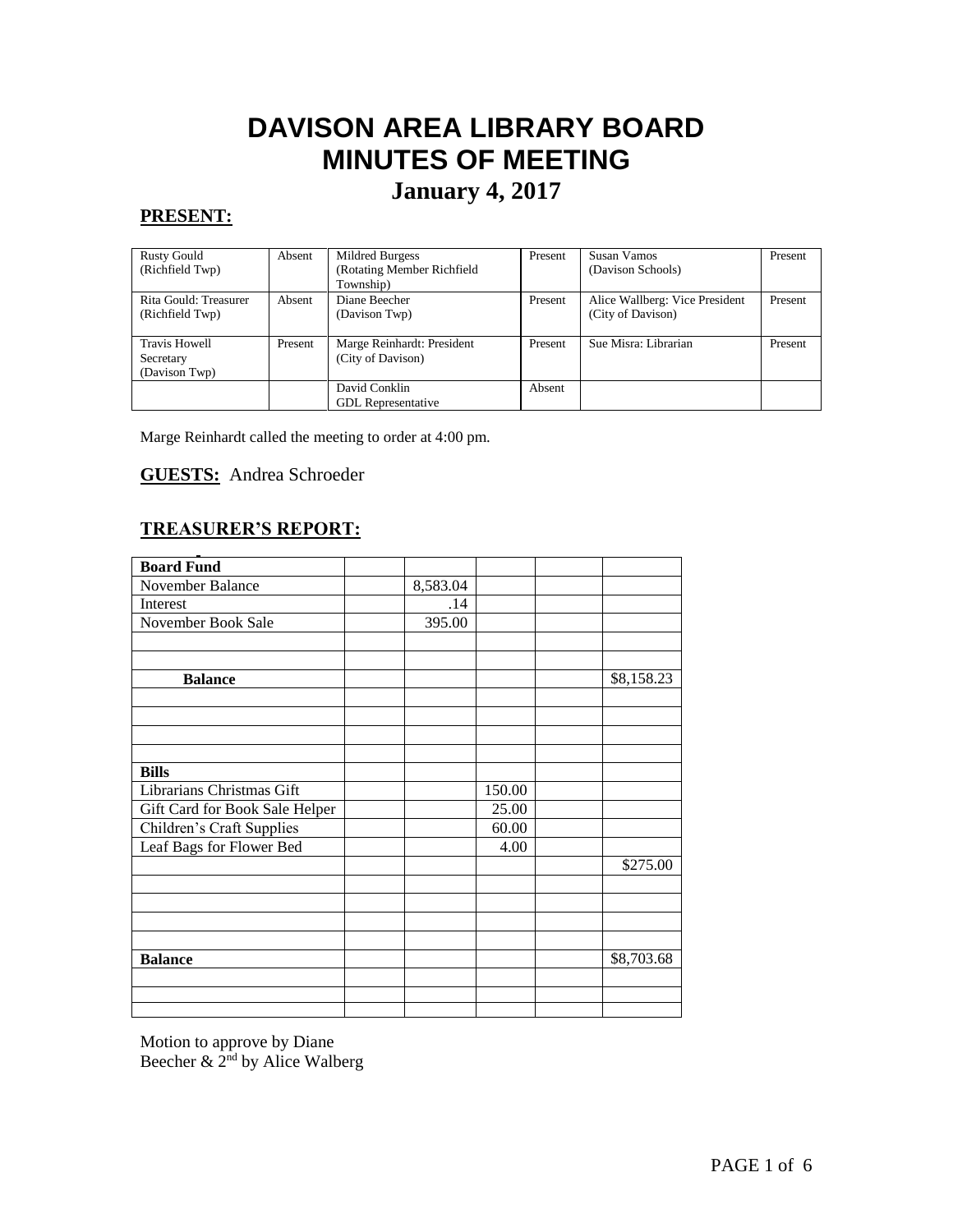#### **LIBRARIAN'S REPORT:** Head Librarian Sue Misra:

#### **Community Relations**:

Our Board meeting was held on November  $2<sup>nd</sup>$ . DDA had the 2016 Christmas Parade and activities on Saturday December 3rd. The theme this year was "Elves on Main Street".

#### **Library Operations**:

Our door counter for November was 9456 and December was 7920. We had 2084 self-checkout usage for November, and 1740 for December. We had 1542 hours of PC logins in November, 1357 in December. We had 282 WIFI logins for November, 255 for December.

The circulation statistics for November was 14,894, and 13,259 for December. The new patron added in November was 71 and 57 in December.

Thanks to all of my dedicated volunteers who take time volunteering at the Davison Library.

We had the staff pick book display, Window display and Thanksgiving and Christmas book displays. All the displays went very well and patrons checked out items from the displays. I have been ordering new books on I-Page and other catalogs. We also have been receiving new materials from our Technical services department regularly.

We have been getting huge incoming and outgoing deliveries. We have been very busy on most days. Our window display was done by Nicole. The entry in ovember/December was "What are you thankful for"? We had 30 entries. The Davison team comprising of my diligent pages and Library Assistants Nicole, Julie, Michael, Melissa and Kevin do an excellent job.

Weeding has been ongoing to alleviate overcrowding of the shelves. Majority of the weeded items were given to the Board for the book sale and some were given to the branches that needed them. 172 items were weeded in November and 52 items were weeded in December. Shifting has been ongoing in the junior fiction section. The shelves look neat at this time.

Evenings and Saturday mornings are a busy place at the Davison library. We have lots of kids that get tutored here. It is great to see the library as a vibrant part of the community.

Our patron printer #03 has not been working properly. The IT department had sent a work order. The print jobs were diverted to patron printer #02. The printer technician resolved the printer issue on December 22<sup>nd</sup>.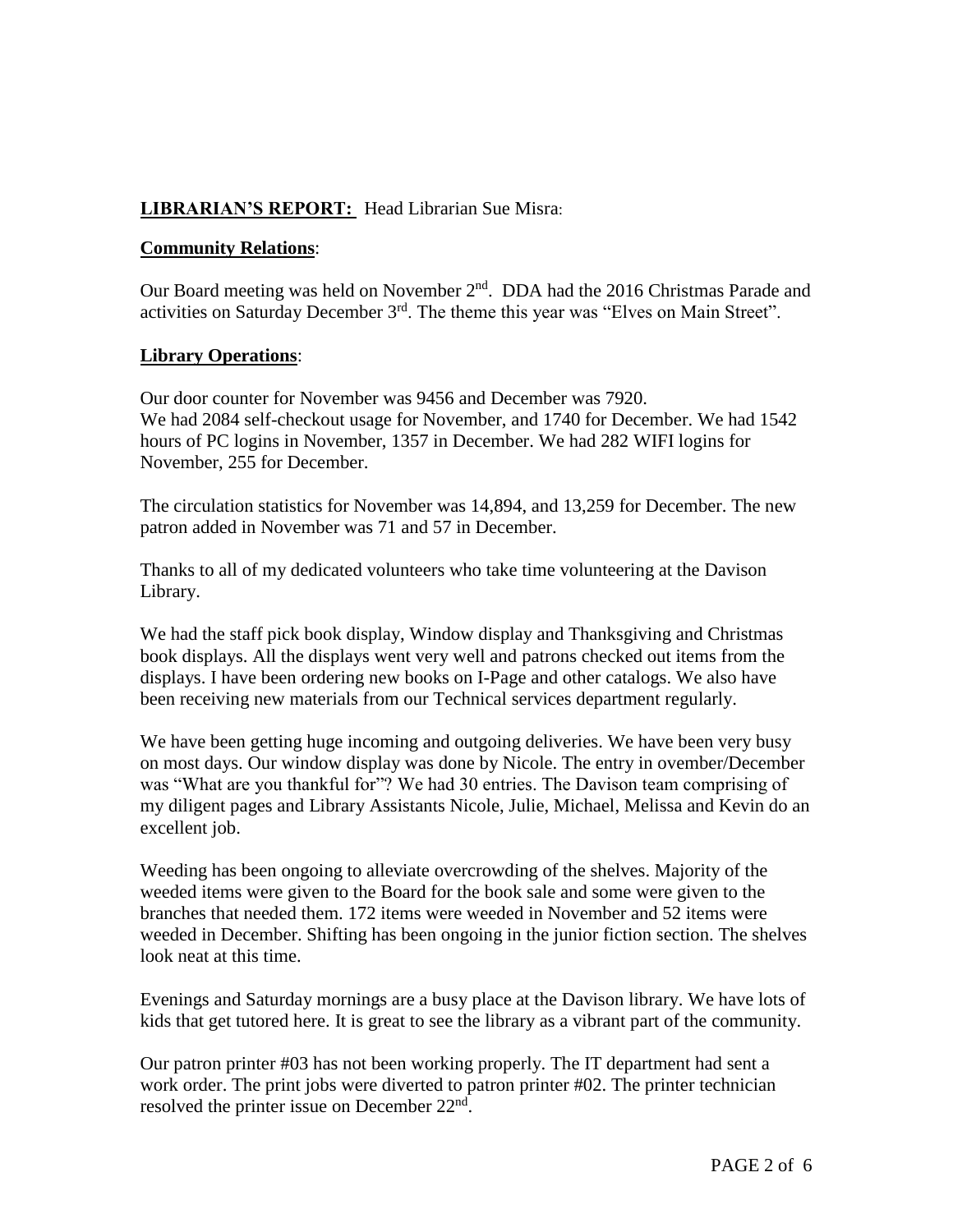Our 2015 magazines were deleted from the database by Darwin from the Technical services department. I added a few new titles to our magazine collection at Davison. Among them are The Runner's World, Acoustic Guitar, Babybug, Craft Ideas, Fun for Kidz, HGTV Magazine, Keyboard, Women's Health and Young Rider. The patrons hopefully will love the new magazines. We made new boxes and labels for the 2017 magazines. The labels were done by my page Teresa Zawol. They are organized and look very nice.

Our duplicate DVD's were sent to branches that did not have a copy. Julie worked on the DVD project.

We received 6 new Launch pads on December  $1<sup>st</sup>$ . A few of the launch pads cater to older kids. The patrons will love the new launch pads.

The bulletin board in the children's area has been updated to reflect the winter weather with snow on the ground and snowflakes. This was done by my pages Krystal, Abby and Maddy along with Nicole.

Patron registration forms that have been purged from the database and are still in our file cabinets are being removed and sent for shredding. We started the project on October  $26<sup>th</sup>$ and the deadline for the project was December  $31<sup>st</sup>$  2016. We finished the project before the scheduled deadline on December 5<sup>th</sup>. My pages Abby, Maddy, Terry, Krystal and Ashley worked on this project.

#### **Physical Facilities**:

The thermostat on the west side of the building was not registering the right temperature on December  $11<sup>th</sup>$ . I contacted the city on December  $12<sup>th</sup>$  and the HVAC contractor resolved the issue on December  $13<sup>th</sup>$ . Thanks to the city for their prompt attention. We are truly grateful to Marge and the most supportive Library Board and friend's group for their continued support towards the Davison Library.

Marge has come in on several occasions to empty the cash box. James and Alice Wallberg have come in regularly to sort the donated items. We started accepting donations again as of December  $7<sup>th</sup>$  as the new carpet installation date has been moved to April.

Our wish list for the future would be to add a study room for patrons to have a quiet study area, and painting.

The Friends of the Davison Library book sale went well on November  $4<sup>th</sup>$ ,  $5<sup>th</sup>$  and  $6<sup>th</sup>$ . All the board members and volunteers worked very hard for the Book sale. Thanks to Agnes, Sheila, Diane, Marge, Sue, Rita, Rusty and the volunteers. Marge took 4 large boxes of leftover books to the Salvation Army.

I contacted the R&B Used Book store on November 7th to pick up the leftover books. Ron from R&B Bookstore was very nice and took care of all the boxes the same day.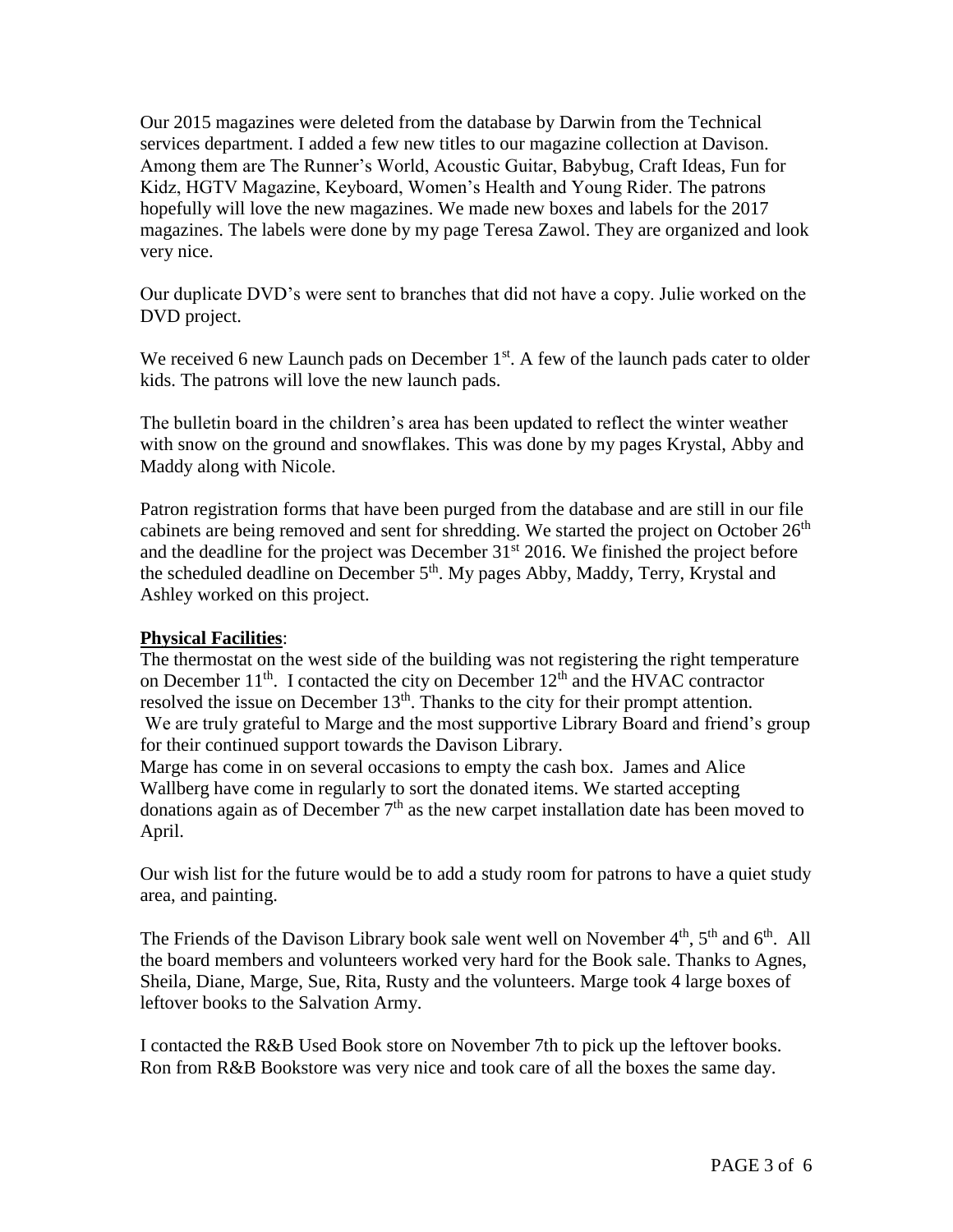The Informational materials about the Davison Library were picked up by the Davison township clerk.

Rita Gould, our board member got 12 chairs on November 4th for the children's area in lovely colors of yellow, green, red and blue. Thanks to Rita for getting the chairs for the little kids. It is much appreciated.

The Board members came and decorated the library on November  $15<sup>th</sup>$ . The inside and outside decorations look so pretty. Thanks to my supportive board for beautifying the library. The kids love the outdoor displays.

Travis had written a nice article on November  $10<sup>th</sup>$  about the Davison Library in the Letters to the Editor section. I hired my new page Teresa Fecher, on November 21<sup>st</sup>. Glad to have Teresa on board.

Panic alarm testing was done on December 15<sup>th</sup>. The updated Policy and Procedure manual was placed in folders for staff. The Substitute sheets was updated by me and placed in the folder and on all the circulation computers. The safety and security assessment form was also completed and sent to Mary on December 1st.

Our Library board has been bringing in Christmas goodies for the staff starting December 12<sup>th</sup>. We had quite an assortment of delicious treats. Thanks to Marge, Alice, Diane, Sue, Millie, Rita and all the board members for their thoughtfulness.

Rita dropped off Friends of the Library Bookmarks and the treasurer's report on December 28<sup>th</sup>.

Jean and Krystal cleaned the patron and children's computers which needed attention on December 30<sup>th</sup>.

Darwin and Dave have been bringing in the internal delivery. Thanks to both of them for bringing us the new books and DVD's. It is much appreciated.

#### **Events**:

The library Board sponsored the Christmas party at the Davison library on December  $17<sup>th</sup>$ . Thanks to the board for sponsoring the event. The weather was very bad that day hence the low turnout. We had 92 sign up for the event and only had 30 kids and 30 adults attend the program. Marge and Alice were there at 1 pm to set up for the program. The kids loved the gourmet decorated Santa cookies from the Davison Bakery, juice boxes and made a beautiful Christmas craft. Thanks to Marge and Alice for hosting the party.

#### **Groups:**

We have adults from the group home come for the library visit every Monday from 10 am to 11 am. We had 10 adults from the group home that visit the library regularly.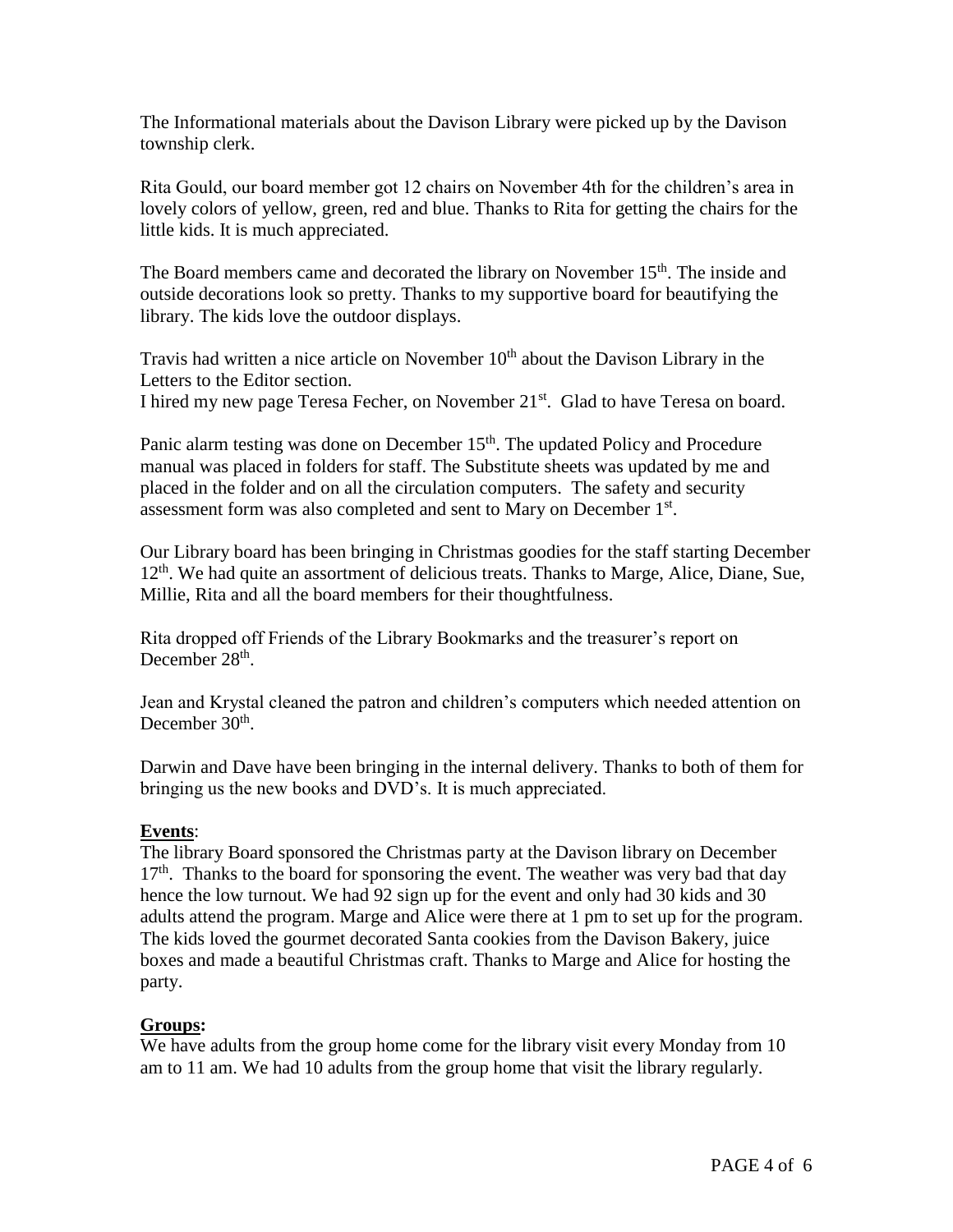#### **Programs**:

We had the Canvas and Coffee program on November  $7<sup>th</sup>$ . It was a great program with 25 attendees. Everyone loved the program.

We also had the Story time with Miss Marcia and Folklore for Adults with Special Needs from November  $7<sup>th</sup>$  through December  $19<sup>th</sup>$ . Attendance for both the events have been picking up. We had an average of 18 kids and 12 adults for story time. We had 23 adults for the Adult Folklore comprising of adults from 2 group homes. Our attendance for the programs at the Library was 127.

**GDL Report:** reported by David Conklin

• Not available this meeting

#### **Davison School District:** Presented by Susan Vamos

- Recently talked to several individuals that are interested in how to apply for Library Board or other municipal board and volunteer information
- Middle school Honor Society members need volunteer hours. Will be sharing library volunteer information with middle school

#### **OLD BUSINESS:**

- Student mural to be painted on wall. Design has been present and approved. Next step to work on getting supplies and schedule when they will be painting it
- New carpet will be schedule to be installed in spring once winter is over.
- New bookmarks are out to advertise the book sales

#### **NEW BUSINESS:**

- Mobile Book Sale Cart is still doing well
- Interested in having the walls of the library painted. Andrea Schroeder will talk to Ed Brown to see if this is possible.
- Travis will talk with Davison Index to see about advertising/article on what all goes on at the library and the role of the board.
- Officer Elections:
	- President: Marge Reinhardt
	- Vice President: Alice Walberg
	- Treasurer: Rita Gould
	- Secretary: Travis Howell

#### **FRIENDS OF THE LIBRARY:**

- Book sale
	- March 10, 11 & 12; July 7 & 8; Nov. 3,4 & 5
	- 2018: March 9,10 & 11

#### **NEXT MEETING:**

Wednesday, March 1, 2017 at 4:00pm